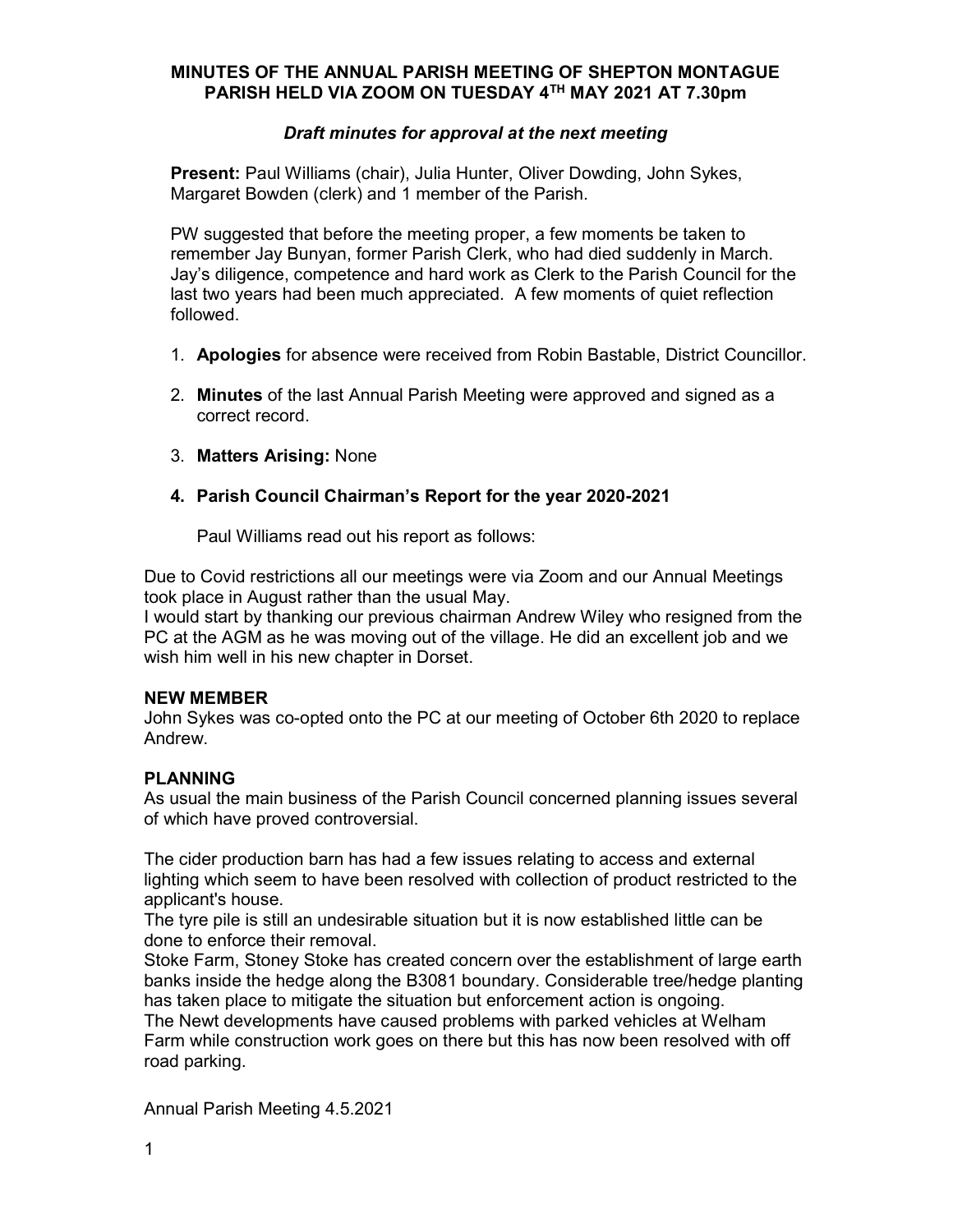The issue of the vineyard at the Roman Villa site has proved controversial as it involves the importation of very large quantities to topsoil and the use of geotextile membrane all of which has an environmental impact. Our concerns do not contravene planning laws so we have few grounds to object. Other minor alterations to domestic properties have been approved.

### **HIGHWAYS**

A scheme to improve signage at the Pitcombe junction has been agreed. The chevrons on the B3081 at Park Wall Cottage have proved successful with no accidents reported there.

The Newt have agreed a traffic plan with Highways to route all vehicles to their sites at the Roman villa & Welham via the A371 and not through the village.

### **FINGERPOSTS**

The project to renovate all the village signposts is almost complete with just the one at the crossroads by the pub to do and finials to fit to 2 others. One new arm and the finials are on order.

### FOOTPATHS

Oliver Dowding has been checking on the condition of the paths and members of the PC have walked the less used paths around Stoney Stoke. A programme of improvements is being prepared.

#### HIGH SPEED BROADBAND

Wessex Internet has been active in the village connecting properties to their network providing much improved speeds. Our thanks to Oliver & Mike Bowman for helping with this.

#### JAY BUNYAN

Finally and very sadly we must record the sudden and unexpected death of our clerk Jay Bunyan on March 14th. 2021. Jay had been our clerk for two years and had proved very competent in managing the affairs of the council. She had the necessary skill to produce pertinent reports from the various inputs from council members. She is sadly missed but we are extremely grateful to her predecessor Margaret Bowden for stepping into the breach to pick up the reins again which has minimised the difficulties this loss could have created. Thank you Margaret.

Paul Williams Chairman